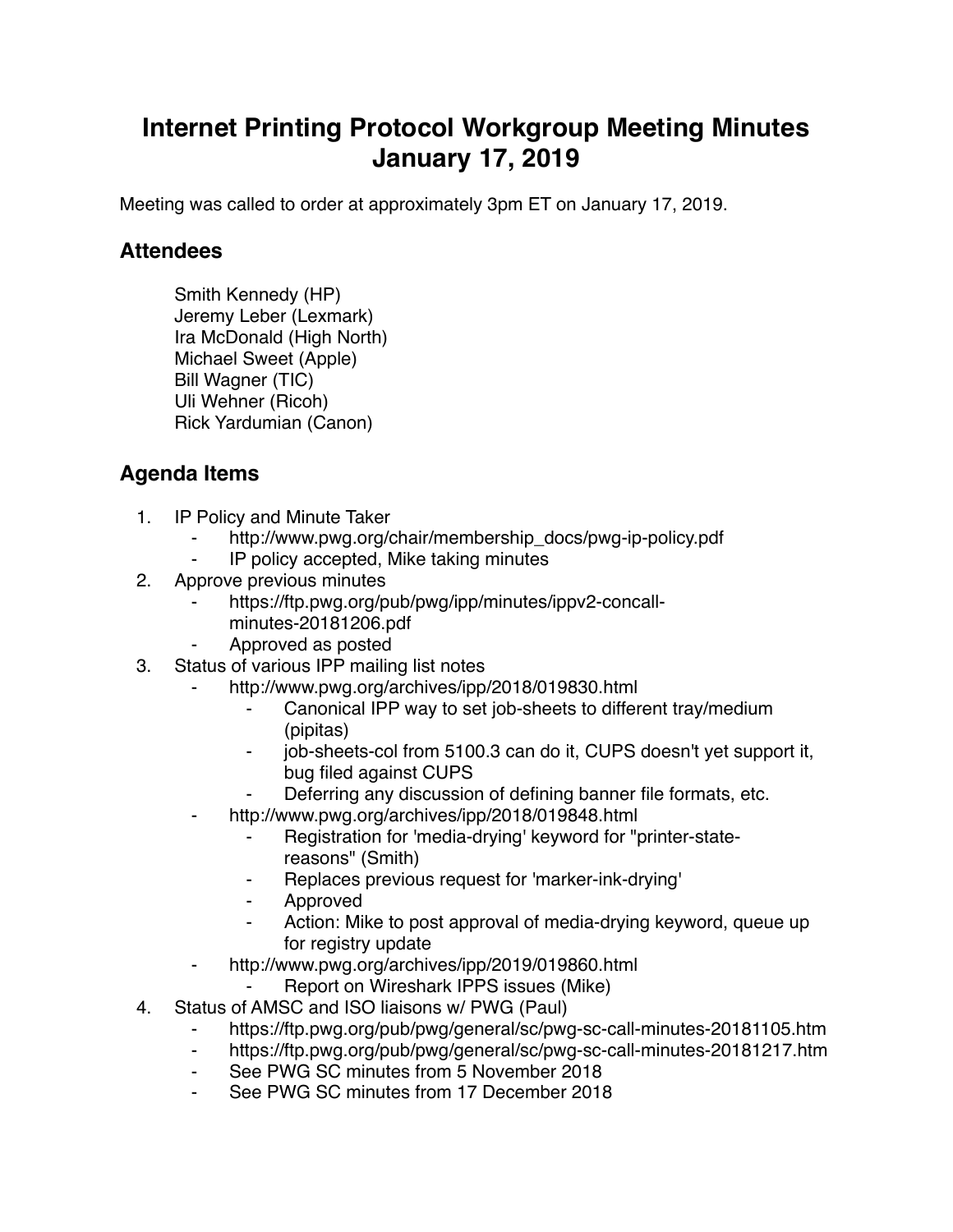- 5. Review of IPP Authentication Methods (Smith)
	- ⁃ https://ftp.pwg.org/pub/pwg/ipp/wd/wd-ippauth-20190116-rev.pdf
	- Prototype draft PWG F2F review in November 2018
	- ⁃ IPP WG consensus to publish as PWG Best Practice
	- ⁃ Section 4.4: Use could instead of might on line 274
	- Section 4.6: Add reference to RFC 8414 OAuth 2.0 Authorization Server Metadata
		- ⁃ Replace first sentence with "The 'oauth' IPP Authentication method uses:"
		- Bullet: "The OAuth2 Authentication Scheme [RFC6749] which provides ...;"
		- ⁃ Bullet: "The OAuth2 Bearer Token [RFC6750] which provides ...; and"
		- Bullet: "The OAuth 2.0 Authorization Server Metadata [RFC8414] which provides the necessary metadata for interoperability."
	- Section 5.1.3:
		- ⁃ "SHOULD abandon" instead of "cease".
	- Section 5.1.4:
		- Reword: \*might\* support Resource Owner Grants (username and password), but reference Proof Key for Code Exchange by OAuth Public Clients [RFC7636] and OAuth 2.0 for Native Apps [RFC8252] for native applications and OAuth 2.0 Security Best Practices (https://tools.ietf.org/html/draft-ietf-oauth-security-topics) for general security requirements.
	- ⁃ Section 5.2.5: Reword to reference best practices draft
	- References: switch from www.ietf.org/rfc/rfcNNNN.txt to tools.ietf.org/html/ rfcNNNN
	- ⁃ Global: "might"/"may" -> "could"
	- Next draft should be Stable
	- Smith will post a stable draft and start an IPP WG last call to end on Jan 31, 2019
	- ⁃ Goal is to start the PWG Last Call before the February 2019 F2F.
	- Schedule PWG Last Call Q1 2019
- 6. Review of IPP 3D Printing Extensions v1.1 (Mike)
	- https://ftp.pwg.org/pub/pwg/ipp/wd/wd-ipp3d11-20190114-rev.pdf
		- ⁃ Prototype draft PWG F2F discussion in November 2018
			- ⁃ Change list notes change of status to "stable" but cover page doesn't reflect that
	- ⁃ Fix status to stable, hold off until Jan 31 meeting to possibly get concrete material-type values from Paul
	- Schedule PWG Call for Objections Q1 2019
- 7. Review of Safe G-Code (Mike)
	- https://ftp.pwg.org/pub/pwg/ipp/wd/wd-pwgsafegcode10-20190114-rev.pdf
	- Stable draft PWG F2F discussion in November 2018
	- ⁃ IPP WG consensus to publish as PWG Best Practice
	- Add version number to page headings
	- ⁃ Mike will post an updated stable draft and start an IPP WG last call ending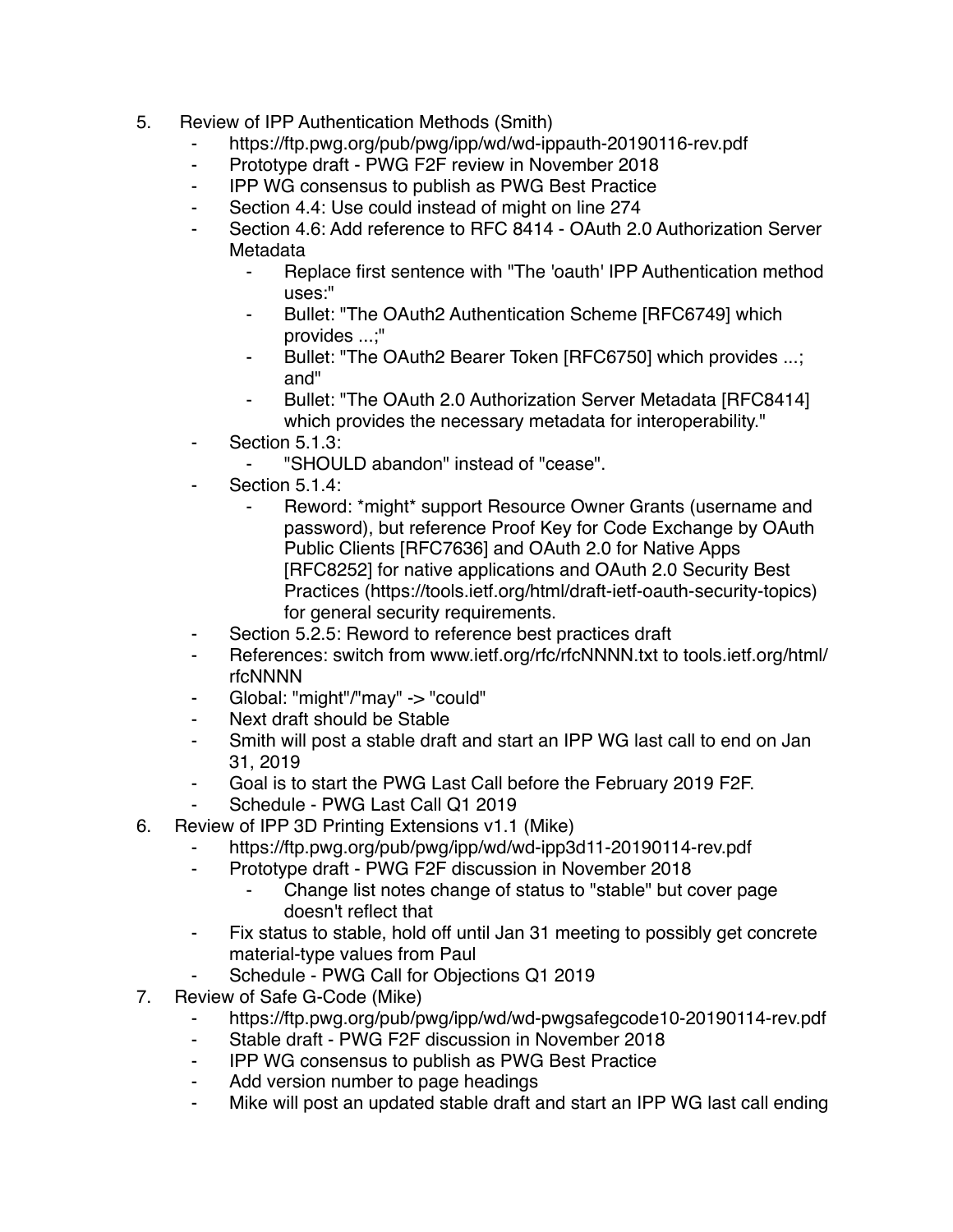Jan 31, 2019

- Schedule PWG WG Last Call Q1 2019
- 8. Review of How to Print Using the IPP (Mike)
	- ⁃ https://ftp.pwg.org/pub/pwg/ipp/wd/wd-ippguide-20190111.html
	- ⁃ https://github.com/istopwg/pwg-books
	- ⁃ Stable draft PWG F2F review in November 2018
	- ⁃ Approved with Smith's editorial changes.
	- Schedule Publication in Q1 2019
- 9. Review of IPP Everywhere 1.1 (Mike)
	- https://ftp.pwg.org/pub/pwg/ipp/wd/wd-ippeve11-20180926-rev.pdf
	- ⁃ http://www.pwg.org/archives/ipp/2019/019856.html
	- ⁃ http://www.pwg.org/archives/ipp/2019/019857.html
	- ⁃ Prototype draft PWG F2F review in November 2018
	- ⁃ Summary of IPP Everywhere 1.1 changes in January 2019
	- ⁃ Recommended Attributes/Specs for IPP Everywhere 1.1 in January 2019
	- Consensus is to add content as proposed.
	- ⁃ Next status stable
	- ⁃ Hold off on IPP WG last call until self-cert is finalized.
	- Schedule PWG Call for Objections Q1 2019
- 10. Status of IPP Everywhere 1.1 Self-Certification Manual 1.1 (Mike)
	- ⁃ https://ftp.pwg.org/pub/pwg/ipp/wd/wd-ippeveselfcert11-20180704-rev.pdf
	- ⁃ Prototype draft PWG F2F review in November 2018
	- Schedule PWG Call for Objections Q1 2019
	- Tool updates needed for new operations, any web site changes
- 11. Status of Job and Printer Extensions v2 (Smith)
	- ⁃ https://ftp.pwg.org/pub/pwg/ipp/wd/wdippjobprinterext2v20-20180904.docx
	- ⁃ https://ftp.pwg.org//pub/pwg/ipp/slides/IPP-Job-Storage-v2-20181116.pdf
	- Initial draft PWG F2F review in November 2018
	- Schedule Prototype draft Q2 2019
- 12. Status of IPP System Service (Ira/Mike)
	- ⁃ https://ftp.pwg.org/pub/pwg/ipp/wd/wd-ippsystem10-20180701-rev.pdf
	- Prototype draft PWG F2F review in November 2018
	- ⁃ Prototyping tasks being tracked as a Github project in "ippserver"
	- Schedule Stable draft in Q1 2019
- 13. Status of PWG Printer MIB and IPP MFD Alerts 1.1 (Ira)
	- ⁃ https://ftp.pwg.org/pub/pwg/ipp/wd/wd-pwgmfdalerts11-20181228-rev.pdf
	- ⁃ Interim draft PWG F2F review in November 2018
	- Schedule Prototype draft Q2 2019
- 14. Status of IPP Document Object v1.1 (Mike)
	- https://ftp.pwg.org/pub/pwg/ipp/wd/wd-ippdocobject11-20181022.pdf
	- ⁃ Interim draft PWG F2F review in November 2018
	- Prototyping tasks being tracked as a Github project in "ippserver"
	- Schedule Stable draft in Q1 2019
- 15. Status of IPP Job Extensions v1.1 (Mike)
	- https://ftp.pwg.org/pub/pwg/ipp/wd/wd-ippjobext11-20181023-rev.pdf
	- ⁃ Interim draft PWG F2F discussion in November 2018